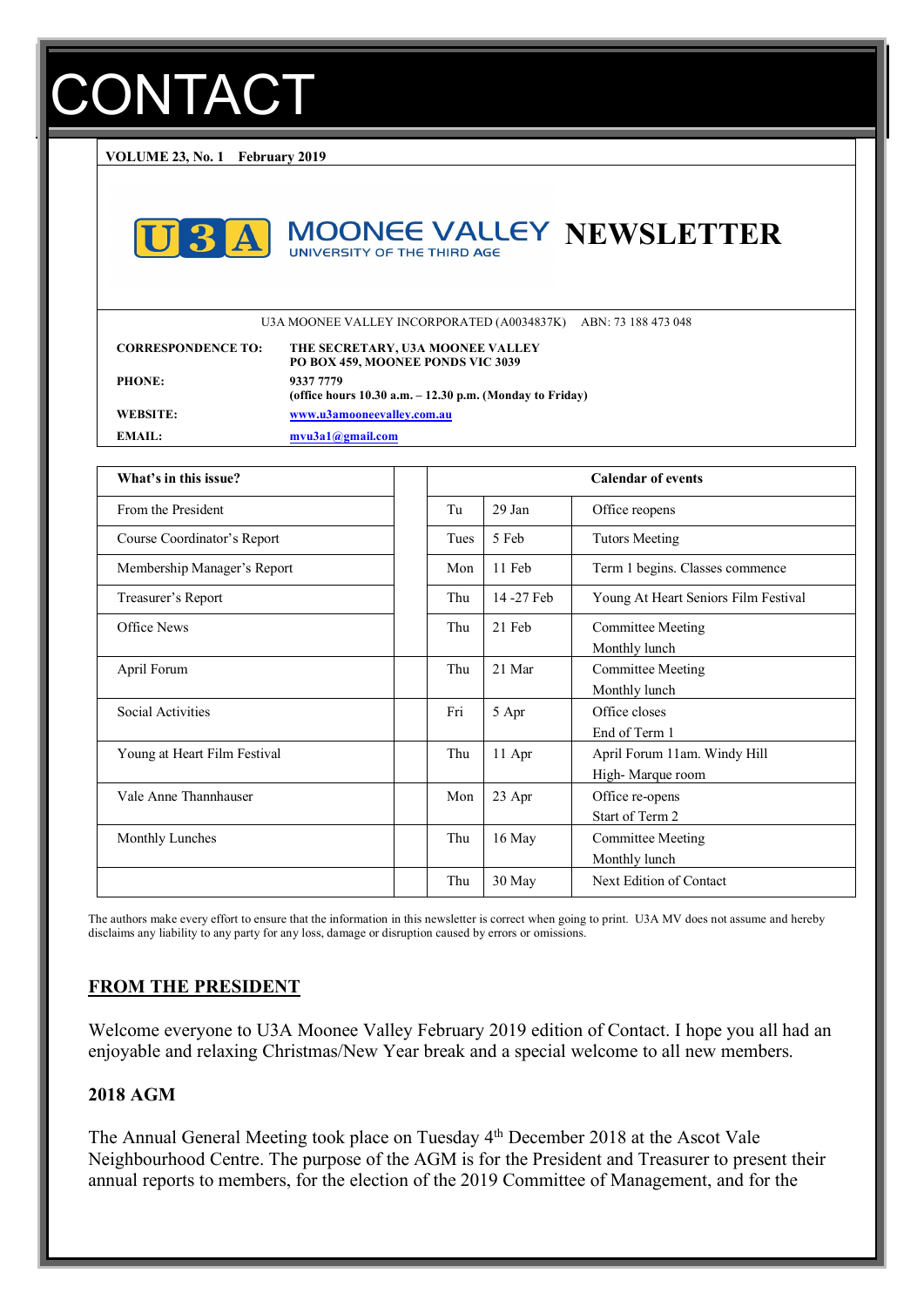acknowledgement of the work of all our volunteers who contribute their time, skills and enthusiasm for the benefit of members.

AGM's aren't known for being the most fascinating of occasions so a big thank you to the 80 or so members who attended, ensuring we had a quorum and our business could be transacted.

#### **2019 Committee of Management:**

Six committee positions were due for election in 2017. They were Vice President, Treasurer and four Ordinary Members, each for a two-year term.

Five nominations were received and those members were elected unopposed. The members of the 2019 Committee of Management are:

President: Brian Smith Vice President: Mandy Heane Treasurer: Michael Walsh Secretary: Jenny Dwyer Course/Tutor Coordinator: Geoff Miller Membership Database Manager: Barrie Fenby Venue Coordinator: Edith James Office Manager: Marjorie Ridley Social Activities Coordinator: vacant Database Assistant: Lorraine Rodger Events co-ordinator: Robert d'Silva Contacts Editor: Jan Smith (co opted)

#### **Financial Statement:**

Due to ill health our treasurer, Maurice Corkill, had to resign from the position in August. We were able to continue the day to day running of the U3A with the very able assistance of Fran Horton with advice from Maurice from time to time. However, in the absence of a Treasurer, a full Profit and Loss Statement and Balance Sheet for 2018 could not be presented to the meeting. Consistent with the *Associations Incorporation Reform Act 2012,* a draft statement of the true and fair cash flow for the financial year was presented. One of the first actions of a newly appointed Treasurer will be to prepare and have audited a P&L and Balance sheet for 2018.

#### **Acknowledgement of Tutors**

Geoff Miller asked the meeting to acknowledge all the Tutors who provide such a diverse range of activities for member's enjoyment. He also acknowledged members who step up and take over classes when tutors are unavailable.

#### **Office Volunteers:**

Office Manager Marjorie Ridley thanked all Office Volunteers and Debney Meadows Readers for their hard work and patience during a difficult year.

#### **Retiring Tutors:**

A number of our tutors are retiring and members gave thanks for their excellent work: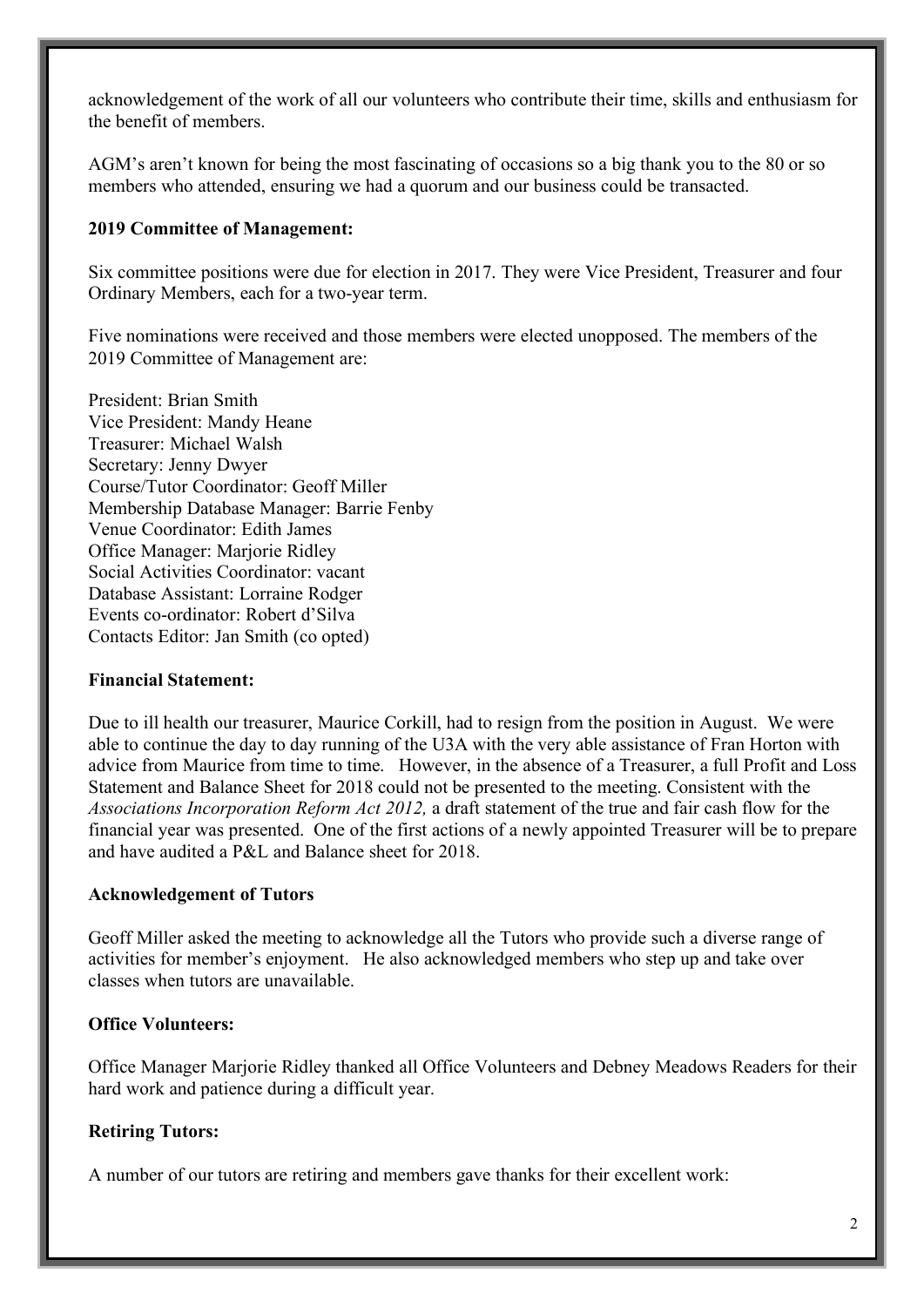- 1. Anne Thannhauser: Pat Walden spoke movingly about Anne's dedication, sense of humour and capacity to inspire members to find their inner strength.
- 2. Team Majurey: It was fitting that the President be the person to acknowledge the outstanding contribution made by Margaret and Maurice over many years. They provided classes and social activities of such diversity – Wine and Beer Appreciation, Genealogy, Armchair Travel, pub lunches, annual Trivia Quiz. They filled committee roles equally diverse – treasurer, membership secretary, office manager, publicity officer, U3A Network representative and more. The retirement of team Majurey is the genuine passing of an era.



#### **Retiring Committee Members:**

Geoff Miller paid tribute to Maurice Corkill's patient and practical approach to the treasurer's position, his sense of humour and companionship. A pleasure to work with.

Lorraine Roger thanked Heather Feldman for the enjoyment she brought to members through the social program. Heather was always on the lookout for activities she thought members would enjoy and her meticulous organisation ensured they ran smoothly.

#### **After the meeting closed:**

In the past we've had guest speakers to add value to the proceedings but we already run several forums during the year with interesting speakers. So, the 2018 AGM was the year when "self-entertainment" was initiated. Members successfully matched up jokes but, Xmas tree drawing failed to reveal a hidden Picasso amongst attendees. What will 2019 bring?

Brian Smith

president@u3amooneevalley.com.au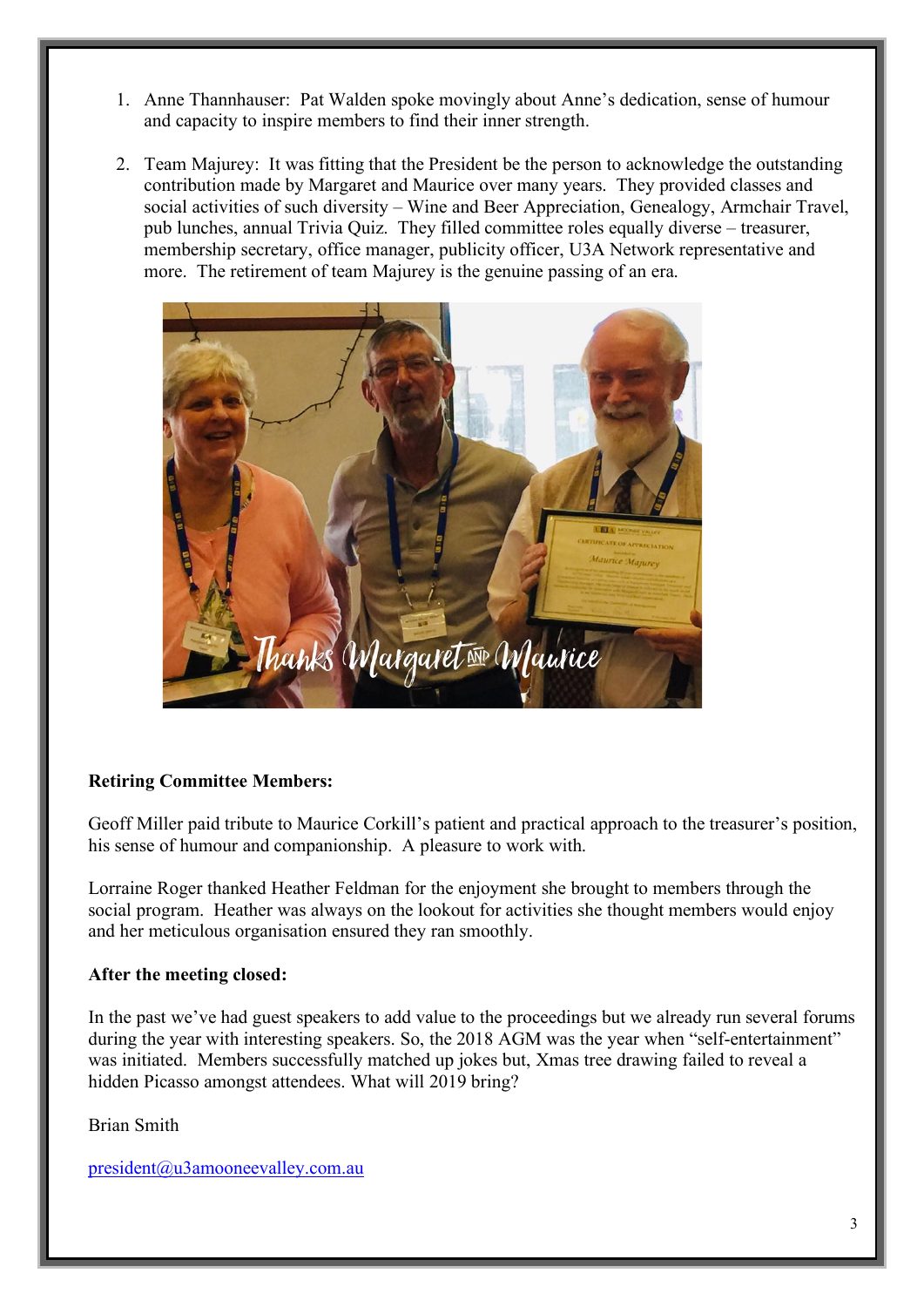

#### **COURSE COORDINATOR'S REPORT**

#### **2019 Courses**

We have again had a very good response to our advertised courses. There were obviously many of you hovering anxiously over your computers at 1.00 pm on 12 December and a number of classes were full within minutes. At the time of writing this, 26 of the courses on offer no longer had vacancies, including several of our new offerings.

However, there are still places available in many of the other courses - there are 60 in total - and it is not too late to join in. You can either check online or contact the office to see where there are vacancies. Most of our activities commence in the week beginning 11 February but *Bridge Lessons for the Beginner*, which still has vacancies, will commence on 25 February.

I trust that you will all enjoy your U3A activities in 2019.

Those of you who knew Anne Thannhauser will be sad to learn of her passing on 24 January. Until early 2018, when illness forced her retirement, she was our *Meditation* tutor. She was very highly regarded by those who participated in her classes over a number of years. Our thoughts are particularly with Alex Vanderkooij, Anne's partner and a fellow U3A Moonee Valley tutor.

#### **Geoff Miller**

#### **MEMBERSHIP MANAGER'S REPORT**

Welcome to the 522 members who have joined so far and enrolled in classes for 2019.

A special welcome to each of the 76 new members of the U3A Moonee Valley.

There were three methods for enrolling: in person at the enrolment centre (49 people), by mail (31 people) and on-line (450+ people). Of the 31 mail applications, we discovered that over 30% of these had already enrolled online. This was a little confusing. Our most popular class filled in 2 minutes!!

**Badges** will be posted to new members by Tuesday 5 February. Existing members needing a replacement badge may ring the office (9337 7779) to have their name added to the list. These will be processed as a single batch and posted in approximately 3 weeks' time.

**Barrie Fenby**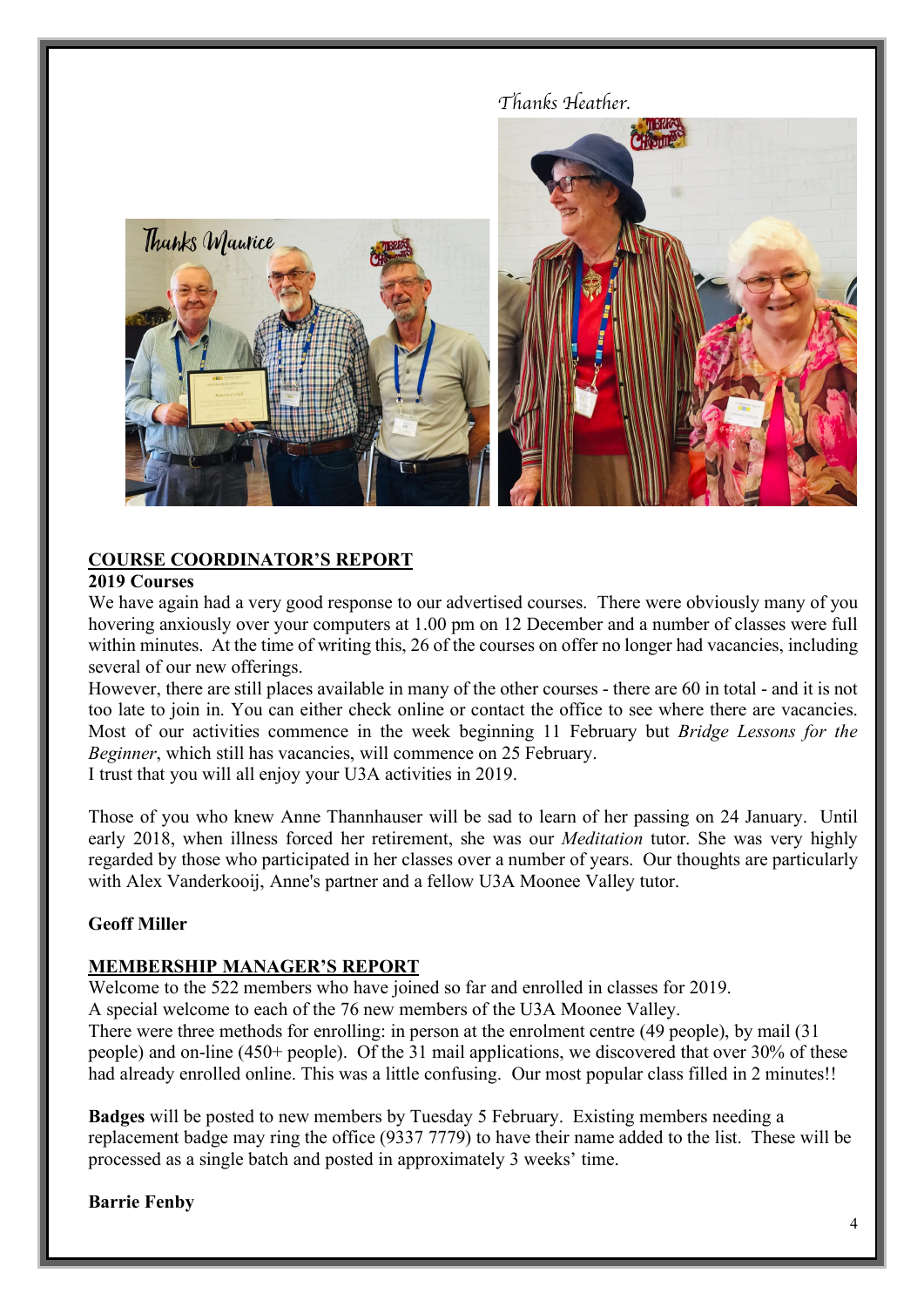#### **TREASURER'S REPORT**

This is my first report since becoming Treasurer at the AGM in December 2018. The Balance Sheet and Profit and Loss Statements for the financial year ending November 30<sup>th</sup> 2018 have been prepared and submitted for auditing. We expect to receive his report during February.

The Balance Sheet for the 2018 is presented below. Net assets are \$21,031 down from 2017 (\$29,058) owing mainly to decrease in grant income and revenue from social events.

#### U3A Moonee Valley Inc **Balance Sheet** As at 30 November 2018

|                                       | <b>Note</b>    | 2018      | 2017      |
|---------------------------------------|----------------|-----------|-----------|
| <b>ASSETS</b>                         |                |           |           |
| <b>CURRENT ASSETS</b>                 |                |           |           |
| Cash and cash equivalents             | 3              | 17,981.75 | 22,080.32 |
| Accounts receivable and other debtors | 4              | 5,124.08  | 0.00      |
| <b>Total current assets</b>           |                | 23,105.83 | 22,080.32 |
| <b>NON-CURRENT ASSETS</b>             |                |           |           |
| Plant and equipment                   | 5              | 3,281.11  | 8,623.66  |
| <b>Total assets</b>                   |                | 26,386.94 | 30,703.98 |
|                                       |                |           |           |
| <b>LIABILITIES</b>                    |                |           |           |
| <b>CURRENT LIABILITIES</b>            |                |           |           |
| Trade and other payables              | 6              | 5,355.84  | 1,645.00  |
| <b>Total liabilities</b>              |                | 5,355.84  | 1,645.00  |
| <b>Net assets</b>                     |                | 21,031.10 | 29,058.98 |
|                                       | $\overline{7}$ |           |           |
| Retained surplus                      |                | 21,031.10 | 29,058.98 |
| <b>Net worth</b>                      |                | 21,031.10 | 29,058.98 |

Income and Expenditure Statement as at 31 January 2019 is presented below. Currently we have \$38,975 in our bank account This will decrease during the year as most of our subscription income has been received but expenses such as venue hire have not yet been incurred. Subscriptions for 2019 are estimated to be \$27,000, slightly higher than that received in 2018.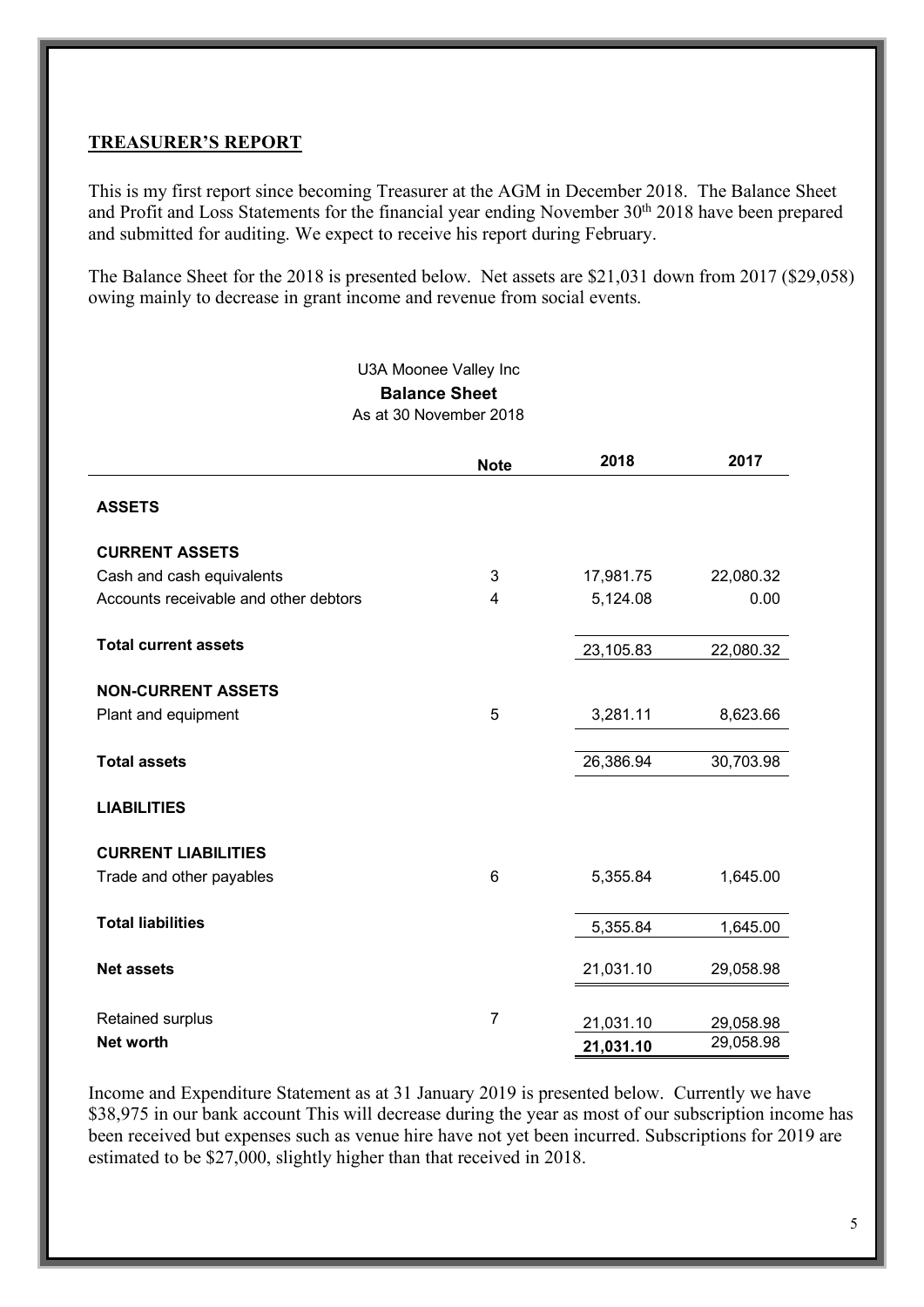# U3A Moonee Valley Inc **Income and Expenditure Statement**

For the month ended 31 January 2019

|                                   | <b>Month</b> | <b>YTD</b> |
|-----------------------------------|--------------|------------|
| Balance as at 31 December 2018    |              |            |
|                                   | 38,622.18    |            |
| <b>INCOME</b>                     |              |            |
| Class fees                        | 1,320.00     | 1,320.00   |
| Social events                     | 160.00       | 1,730.00   |
| Member subscriptions - associates | 105.00       | 1,005.00   |
| Member subscriptions - new        | 1,265.00     | 6,600.00   |
| Member subscriptions - renewals   | 630.00       | 18,740.00  |
| <b>Total income</b>               | 3,480.00     | 29,395.00  |
| <b>EXPENSES</b>                   |              |            |
| Fees and charges                  | 46.79        | 774.59     |
| Gifts                             | 0.00         | 149.91     |
| Office expenses                   | 0.00         | 48.00      |
| Photocopier lease                 | 229.90       | 459.80     |
| Photocopying and stationery       | 113.20       | 244.47     |
| Postage                           | 0.00         | 250.00     |
| Social events                     | 2,238.10     | 3,448.10   |
| <b>Tutor aids</b>                 | 353.03       | 443.03     |
| Venue hire                        | 0.00         | 2,366.08   |
| MyU3A website fees                | 0.00         | 111.00     |
| Internet                          | 91.00        | 91.00      |
| Refund - subscriptions            | 55.00        | 55.00      |
| <b>Total expenditure</b>          | 3,127.02     | 8,440.98   |
| Surplus/ (deficit) for the month  | 352.98       | 20,954.02  |
| Balance as at 31 January 2019     | 38,975.16    |            |

# **Michael Walsh**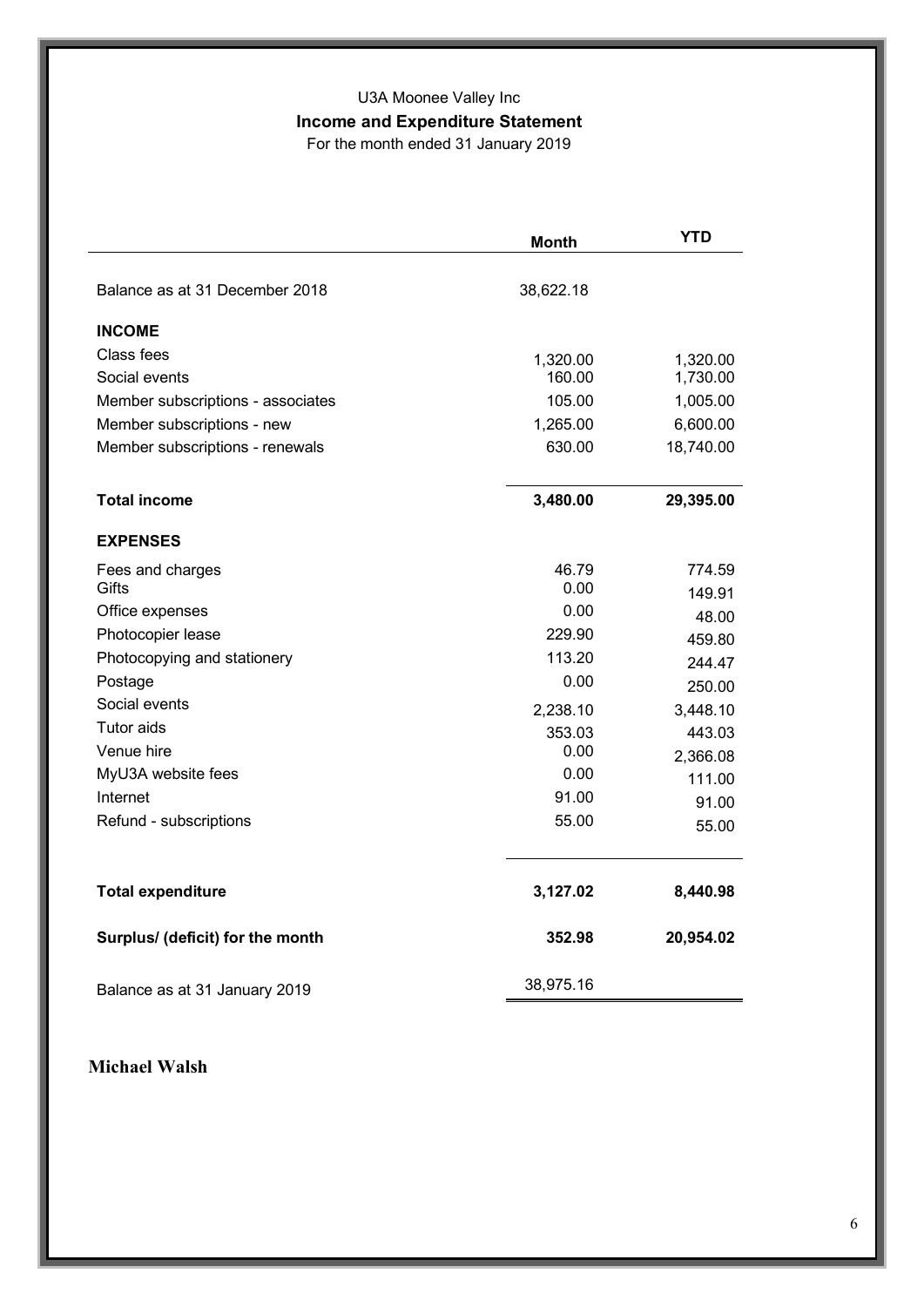#### **Office News February 2019**

The Committee of Management and I would like to thank all members, both returning and new, who have volunteered to open the Office from Monday to Friday.

The Office opened on the 29th January and will close on the 5th April for the Term 1 break and reopen on the 23rd April.

The voice on the phone is often the first personal contact someone has with our organization and we are very proud of the professional manner and dedication of our Office Volunteers and efficiency in handling all kinds of enquires. Messages left on voice mail are monitored regularly.

We are asking our members to offer their services to staff the Office, especially for emergency duty when a rostered member cannot attend.

If you are able to help or wish to find out more about being a volunteer, please contact me on email: officecomv@gmail.com or 0410 435 929.

#### **Marjorie Ridley**

#### **April Forum: Thursday 11 April 2019**

I met Rotarian Matiu Bush at the Rotary Club of Flemington/Kensington's end of year celebrations. Matiu is Senior Strategist in Business Innovation at Bolton Clarke. He has a Master's degree in Public Health as well as broad clinical and managerial nursing experience.

Amongst many other interests, (google Matiu to see what I mean) he is passionate about the application of the concept of 'Human Centred Design' which aims to improve the experience of people in hospitals and aged and community care.

An example of community care is 'One Good Street', a social networking platform founded by Matiu to encourage neighbour-initiated care for older residents at risk of social isolation and loneliness.

Matiu will be guest speaker from 11am to 12 noon at our first Forum for 2019, to be held on Thursday 11 April 2019 (during term break) at Windy Hill Venue, corner Napier and Brewster Streets, Essendon. Complimentary tea and coffee will be available in the High- Marque Room, second floor, from 10:30am. Parking is available on Napier Street, opposite the venue.

Come along and hear some good news and learn about interesting projects underway in the realm of Human Centred Design.

To register your name(s) for the April Forum, phone the U3A Moonee Valley office on 9337 7779 or send an email to mvu3a1@gmail.com Also, please indicate if you will be joining us for lunch afterwards at Windy Hill's Terrace Bistro. Seniors meals are available.

#### **Robyn Temby**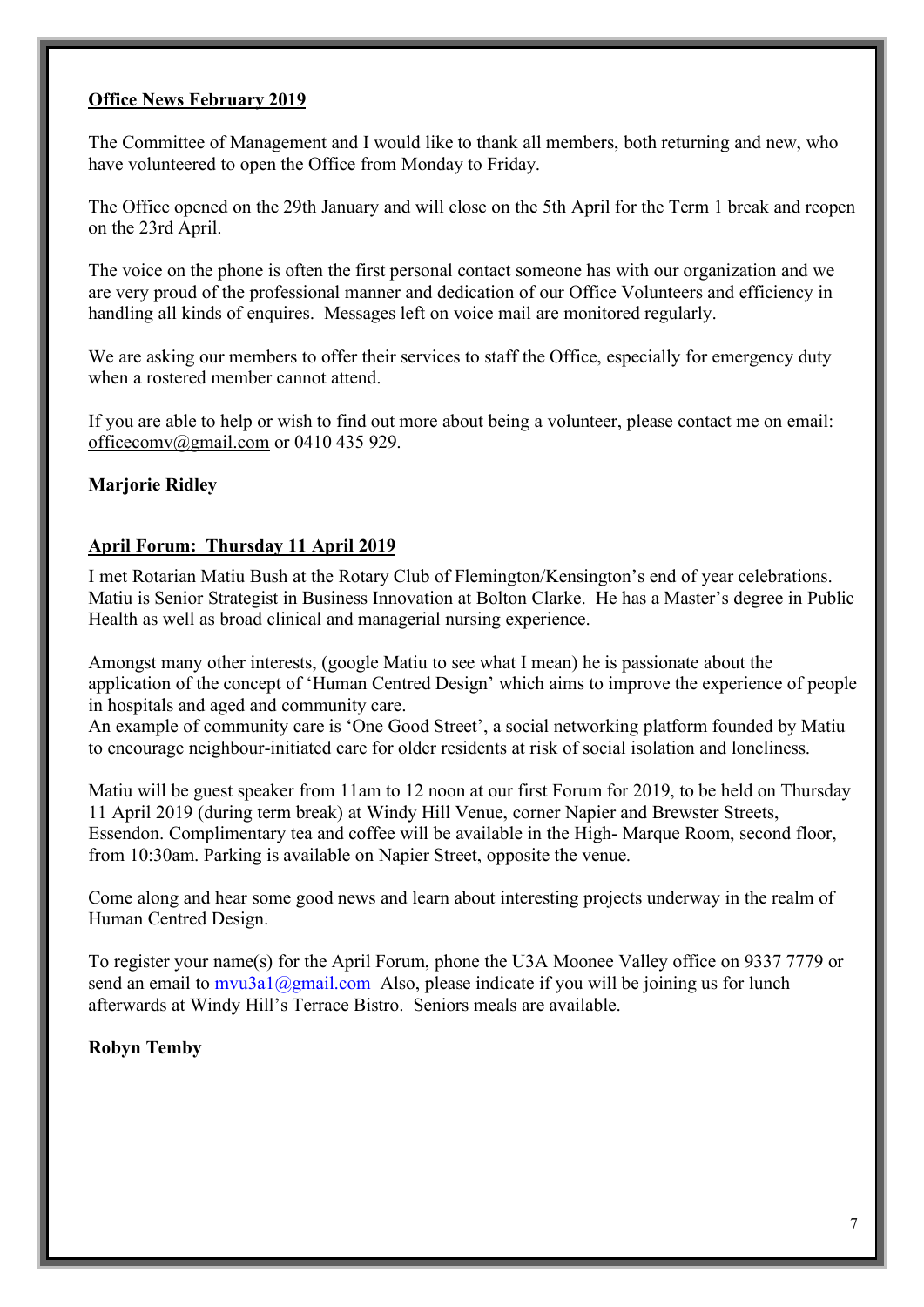## **Social Activities**

Thanks to Heather Feldman's work, there were many enjoyable social activities last year. The tram boat trip to Herring Island was particularly memorable. The sky was blue, the sun was shining and it was a day when Melbourne was at its best.

The tramboat cruised down the Maribyrnong River and made a left-hand sweep into the mighty Yarra. Sailing along under city bridges we received waves from waterfront coffee drinkers.

The wooded island was easy to explore and the sandwiches and slices were praised.

It was unanimously expressed that the tramboat is a very popular outing choice.

# **Look for exciting new social activities in the next "Contact".**





Val Wignall at the wheel. Life jacket demonstration.

## **Young at Heart Seniors Film Festival, Melbourne 2019**

U3A Network is again sponsoring the Young at Heart Seniors Film Festival in 2019 which will run from 14 - 27 February. The films will be shown at the following Palace Cinemas: Como, Brighton Bay, Balwyn and Westgarth.

Here is a link to the Festival program: **2019 APIA Young at Heart Senior Film Festival**

When you click on the above link, you will find:

- 1. Descriptions of films being shown,
- 2. Theatre locations and times of screening
- 3. Information about how to book tickets.

You might like to organise friends to drive to the Palace Westgarth in High Street Northcote or use public transport to go to Palace Cinema Como